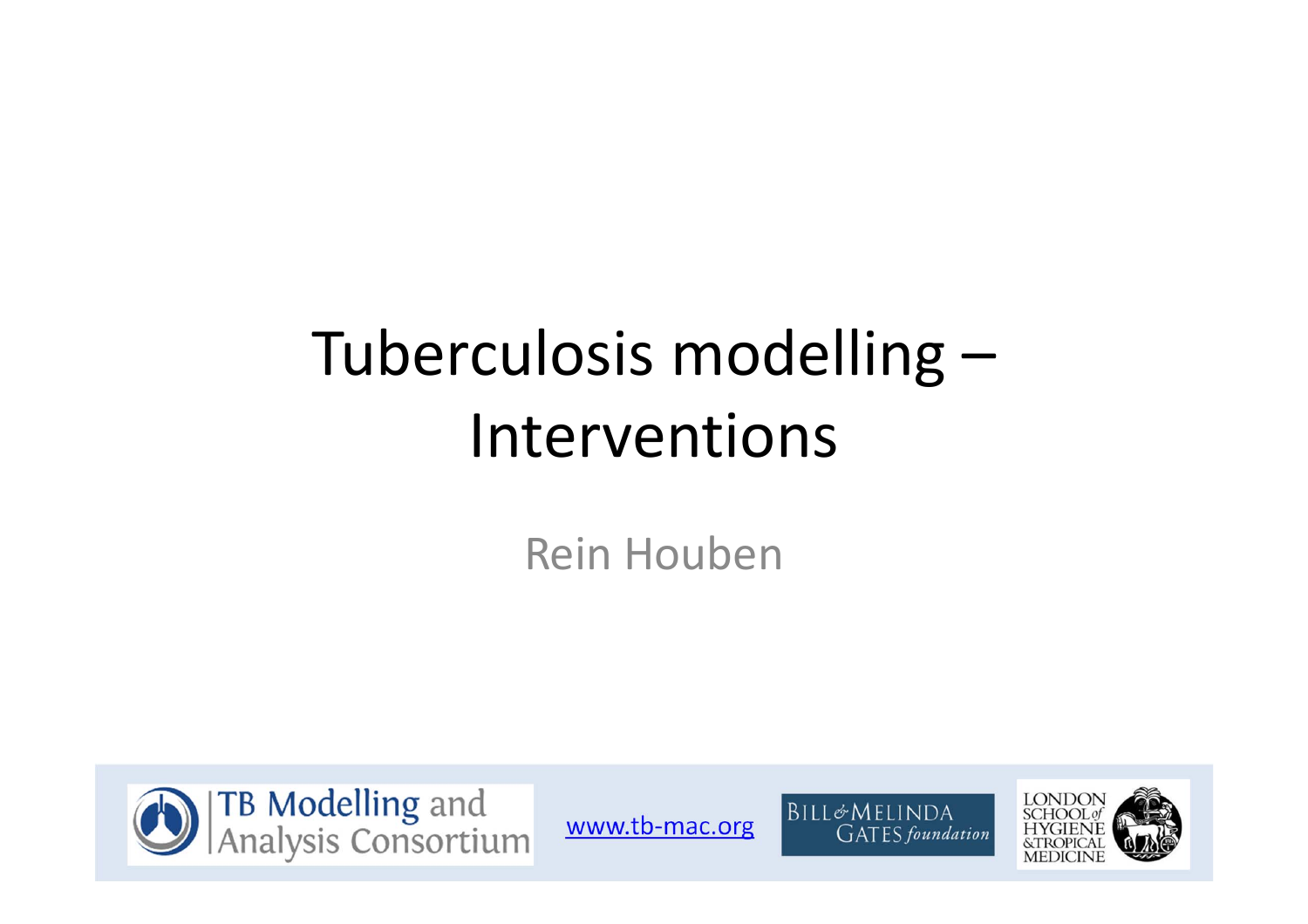## What you've done so far...

- Lecture
	- Seen what a TB model is, and why we might bother setting one up
	- – $-$  Seen the steps to setting up a TB model
	- 'As simple as possible, but still useful'
- Practical
	- Changing key parameters and evaluate impact on model outcomes

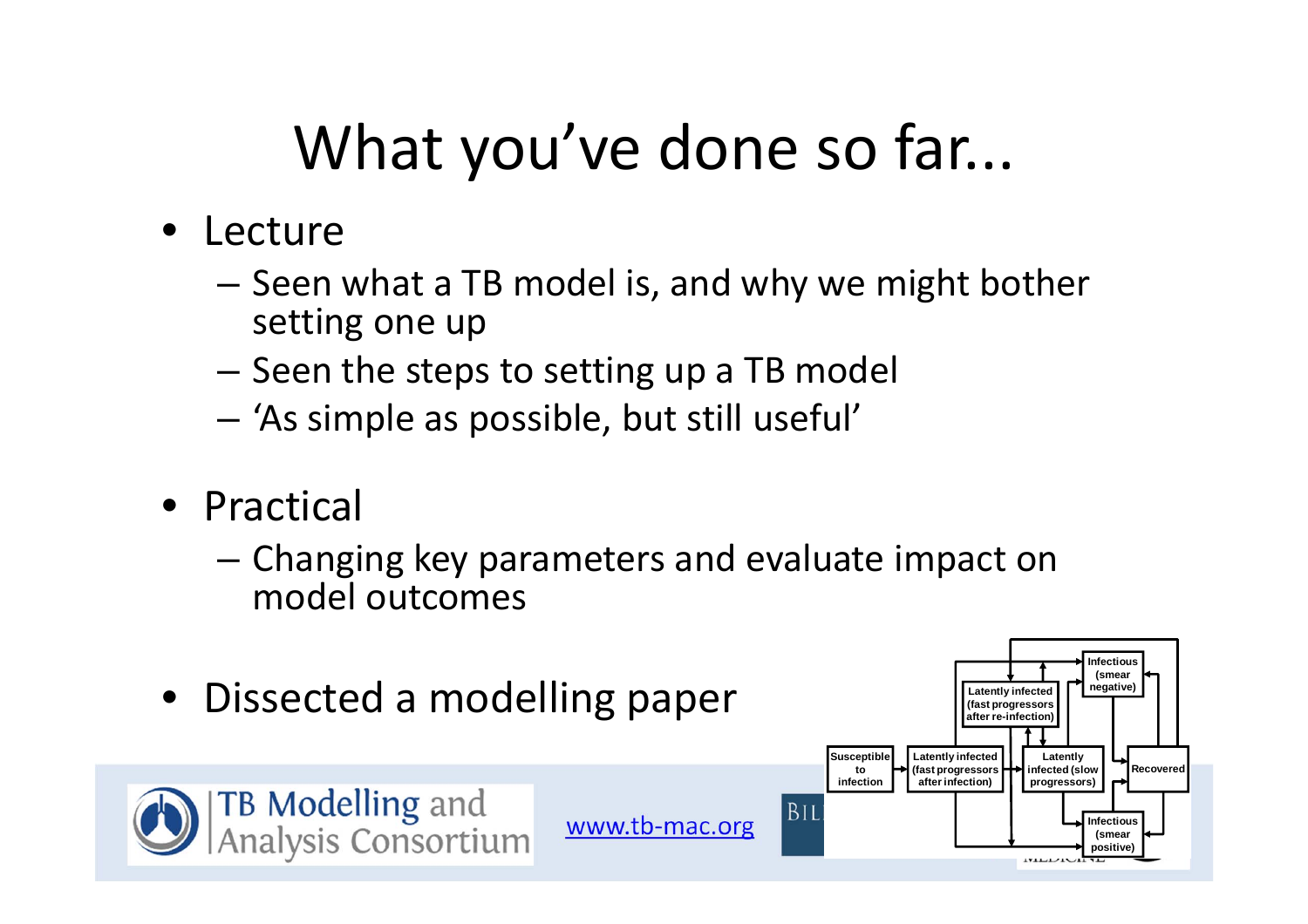## What is coming up?

• 2<sup>nd</sup> half lecture

–— Introduction to cost-effectiveness analysis

- Practical 2
	- – Explore impact and cost‐effectiveness of intervention in our model
- Summary and close





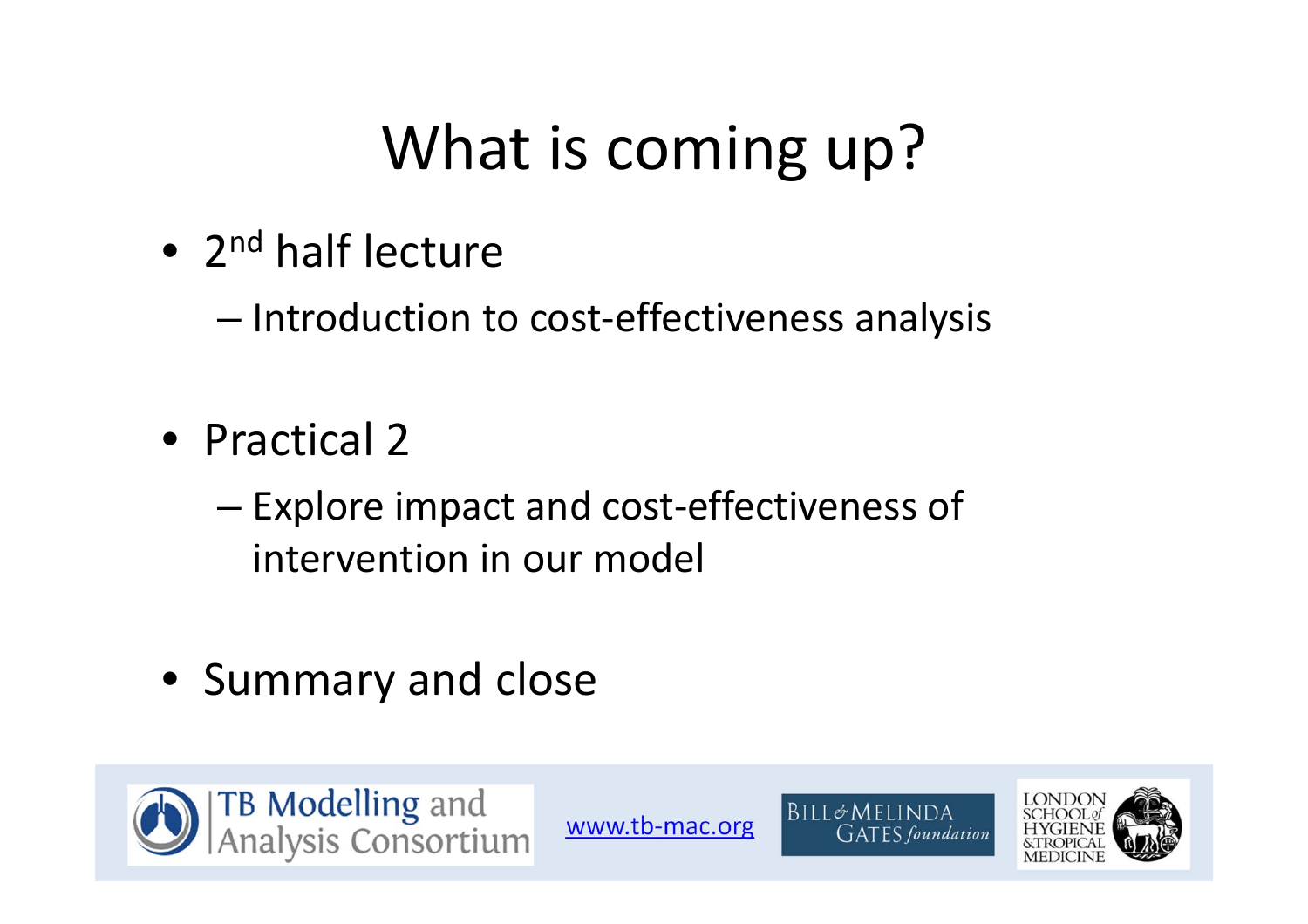### Objectives of this lecture

- 1. Why do we model interventions?
- 2. How do we model interventions?
	- $-$  Examples of classic models
- 3. Give practical example of model intervention
	- – Add novel diagnostic tool to our natural history model

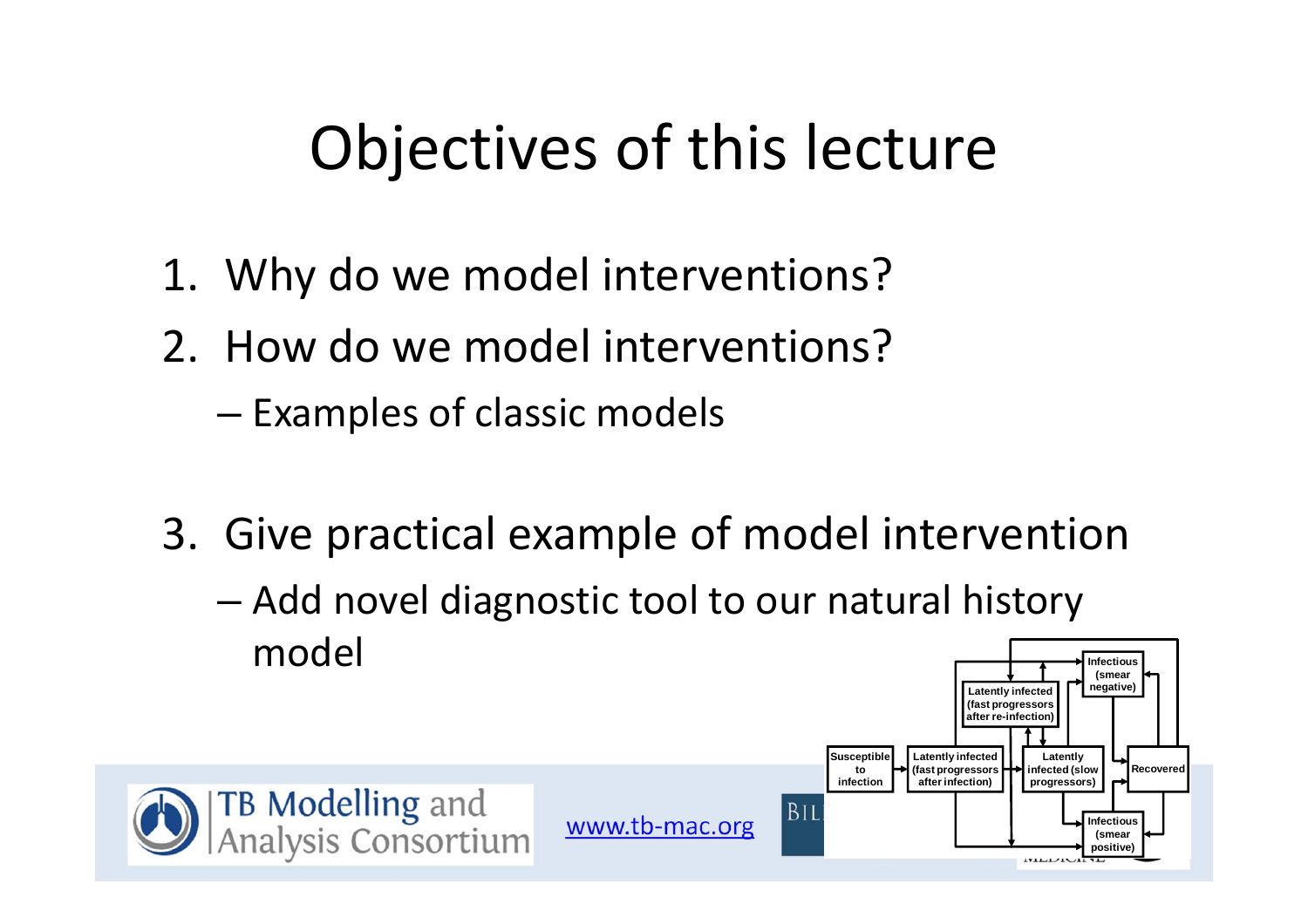### 1. Why do we model interventions?





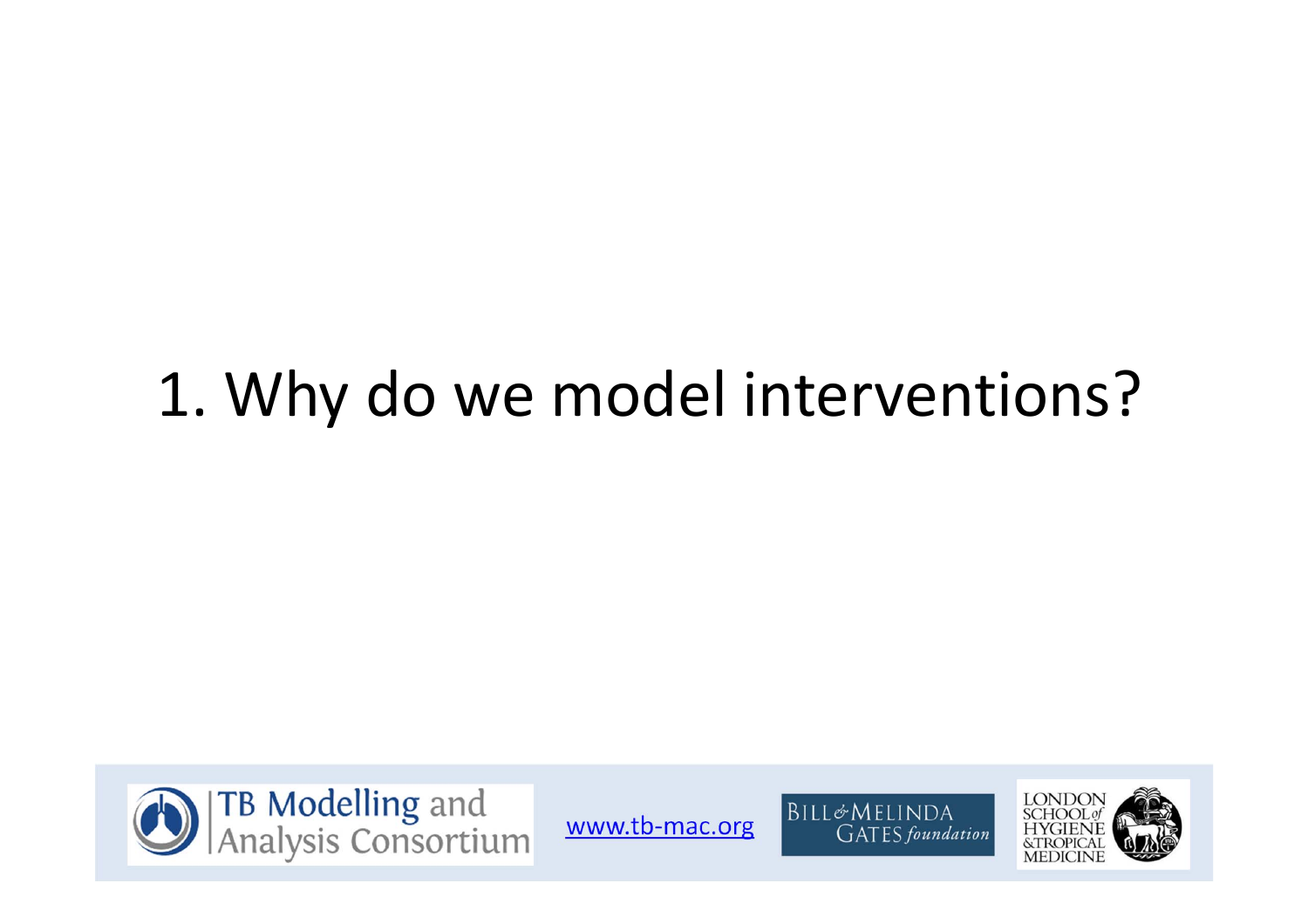## Why model interventions?

- •Look beyond natural course of epidemic
- $\bullet$  Ask: what would be achieved if we changed the status quo?
	- New diagnostic tool, vaccine, treatment, etc...
	- Change in policy/health system
	- Near vs more distant future

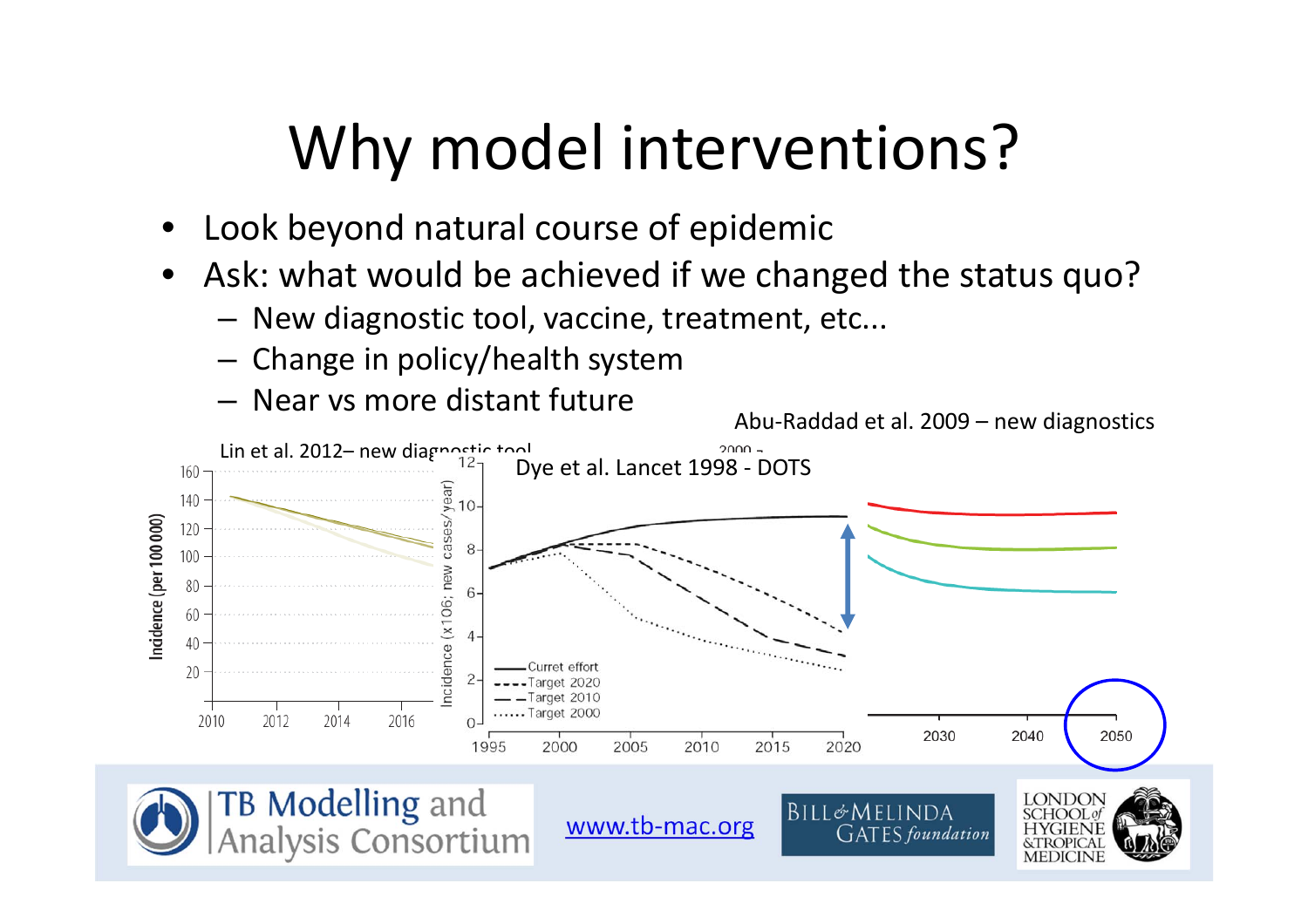# Why model interventions?

Goals of intervention model

- $\bullet$ **•** Estimate population impact of intervention (over time)
	- Change in incidence, mortality, risk of infection
	- General population, high risk groups (HIV+, prison, children)
	- Input for costing models (*see next presentation*)
	- – $-$  Potential negative effects (e.g. false positives/misdiagnoses)
- $\bullet$  Understand most influential aspects of the intervention(s)
	- Speed of roll‐out, population targeted, etc
- $\bullet$ ● Inform estimates of cost-effectiveness, affordability
- ‐‐> Support policy decisions, research funding trial design, product pipeline





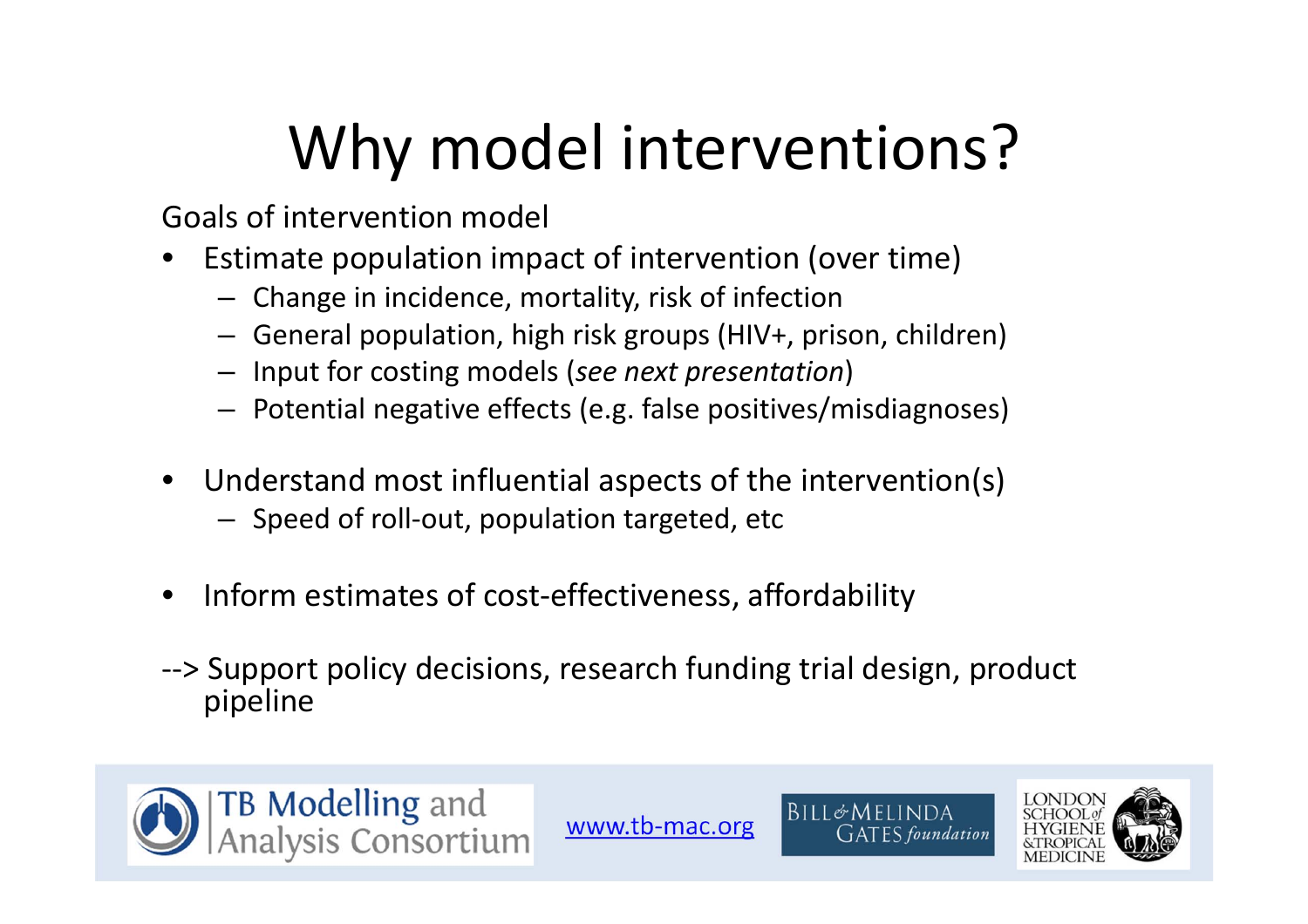#### Advantages of modelling interventions

- Models are flexible
	- $-$  Evaluate single or combination of interventions
	- –Evaluate alternative roll‐out strategies
	- $-$  Extrapolate to different epidemiological situations or populations (incidence, existing diagnostic pathway)
- Models capture mechanics of intervention, and can project into future
- •Modelling studies are (relatively) cheap and fast





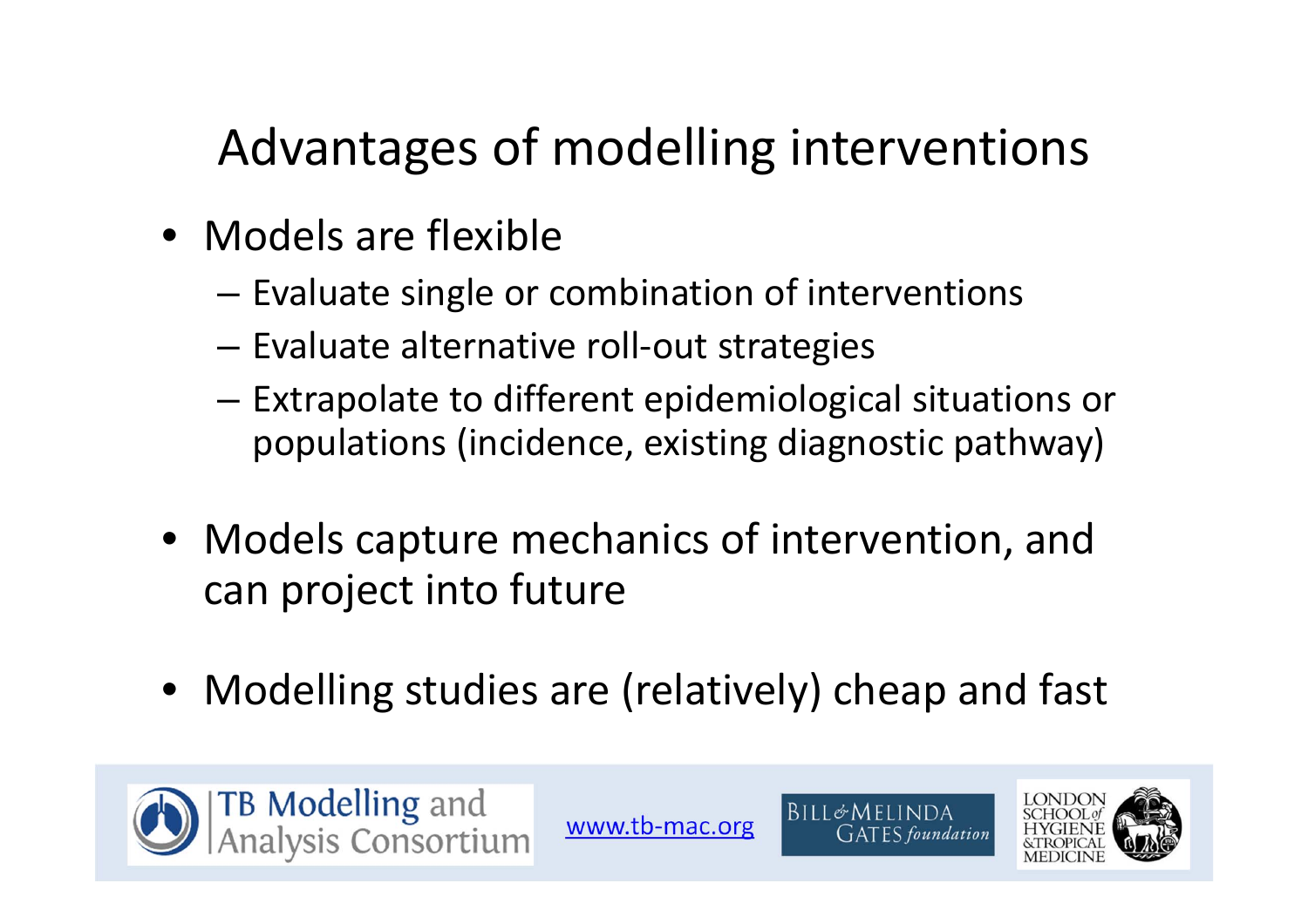### But be aware

- • Like any scientific tool, apply rigour in design, analysis and reporting
- $\bullet$  Apply best available empirical data and understanding of disease and intervention processes
- • Capture and clearly present uncertainty
	- $-$  Similar to need for 95% confidence interval in statistical analyses
- • Acknowledge that uncertainty increases rapidly when projecting into future
- ‐‐> Designing <sup>a</sup> good (intervention) model requires <sup>a</sup> lot of thought







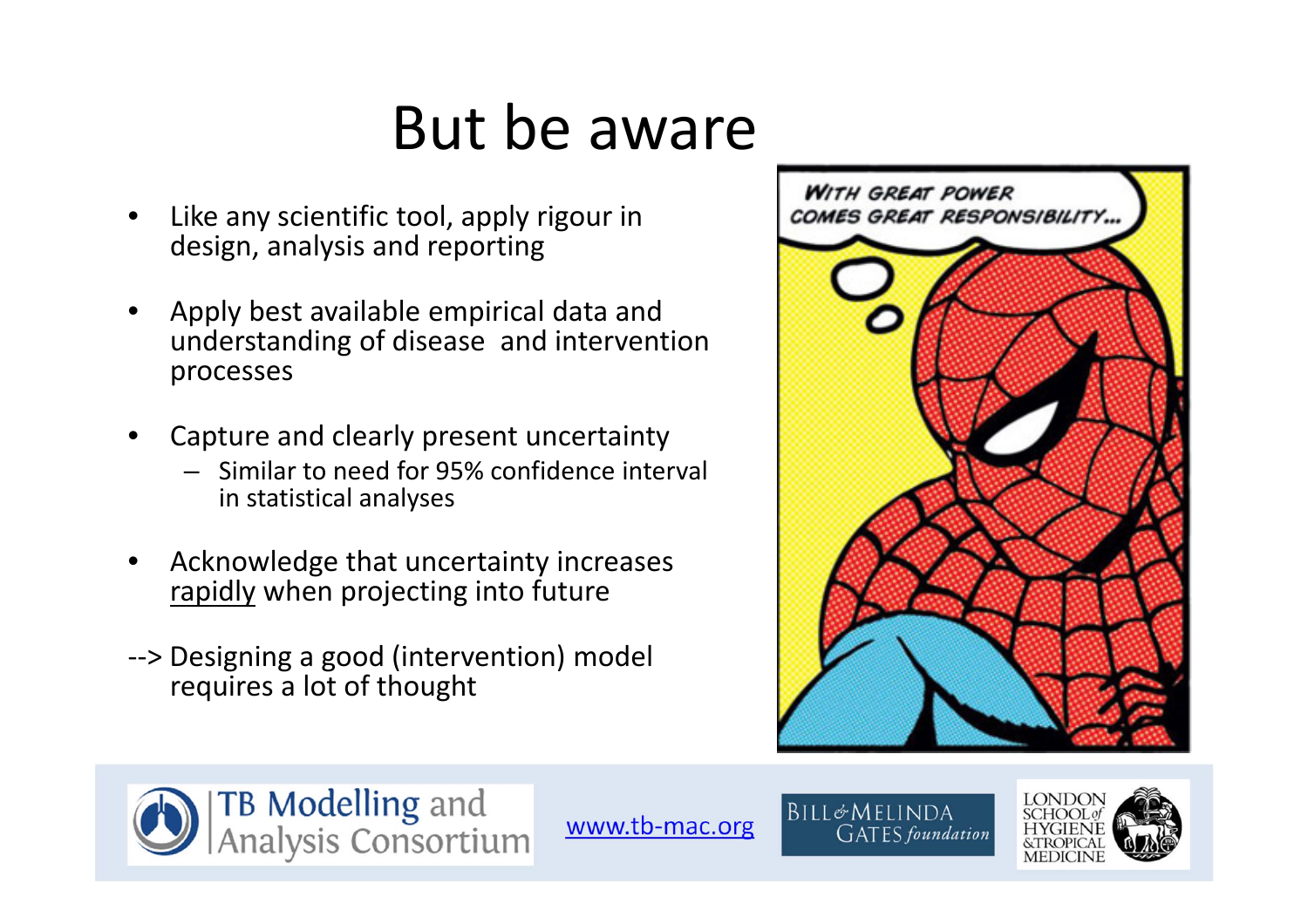### 2. How to model interventions





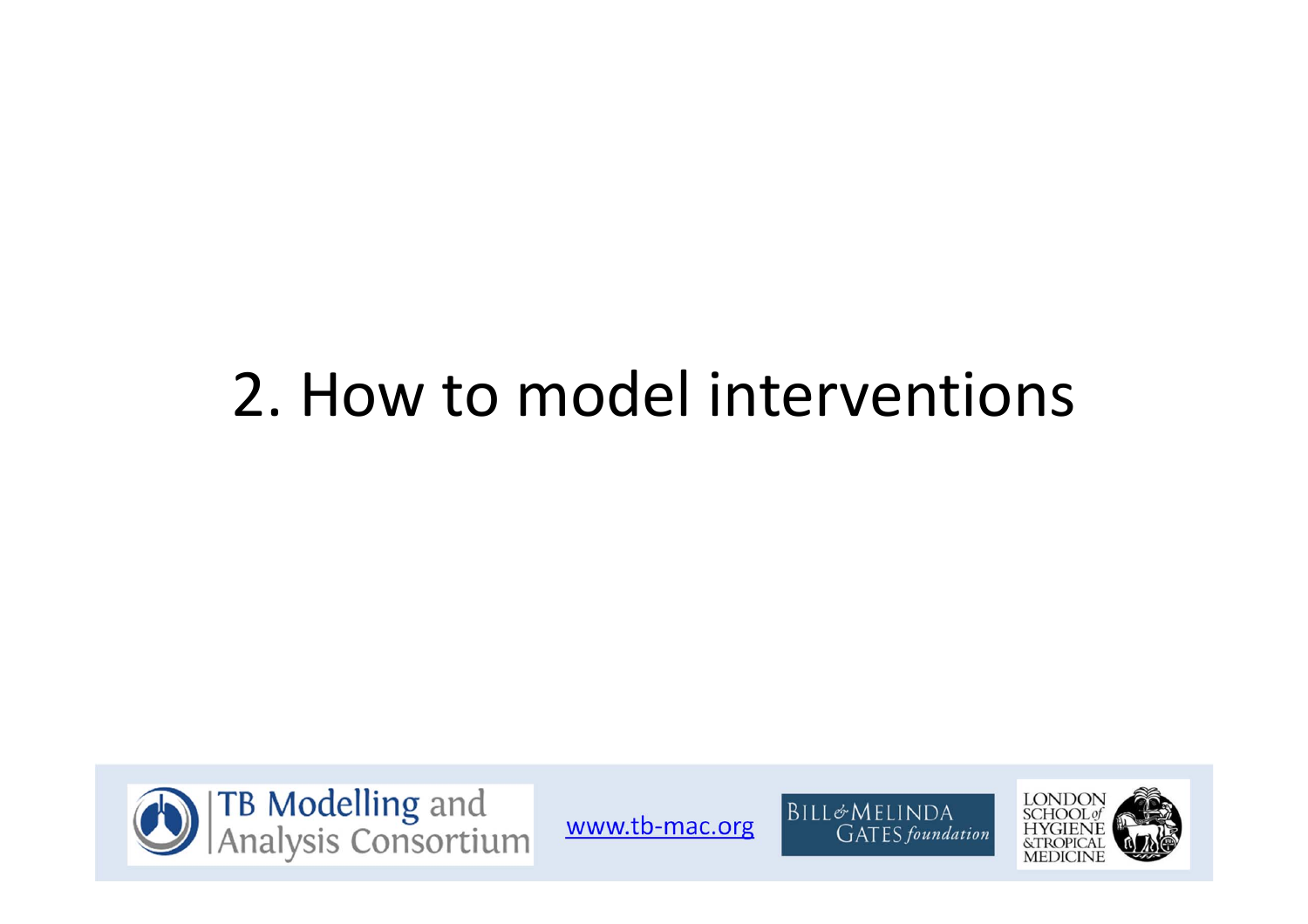### How to model intervention

Just like building <sup>a</sup> natural history model...







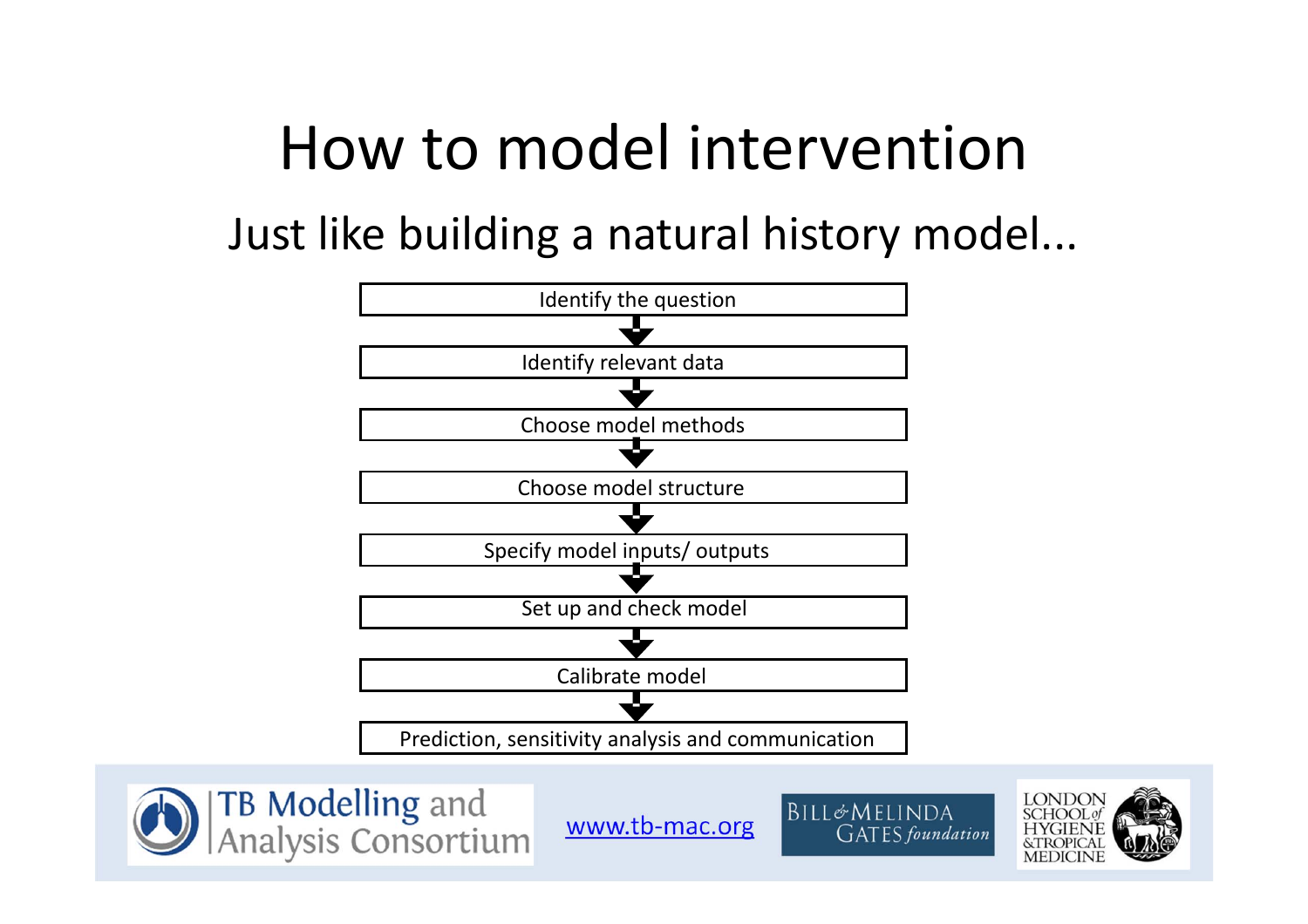#### From intervention to model to impact







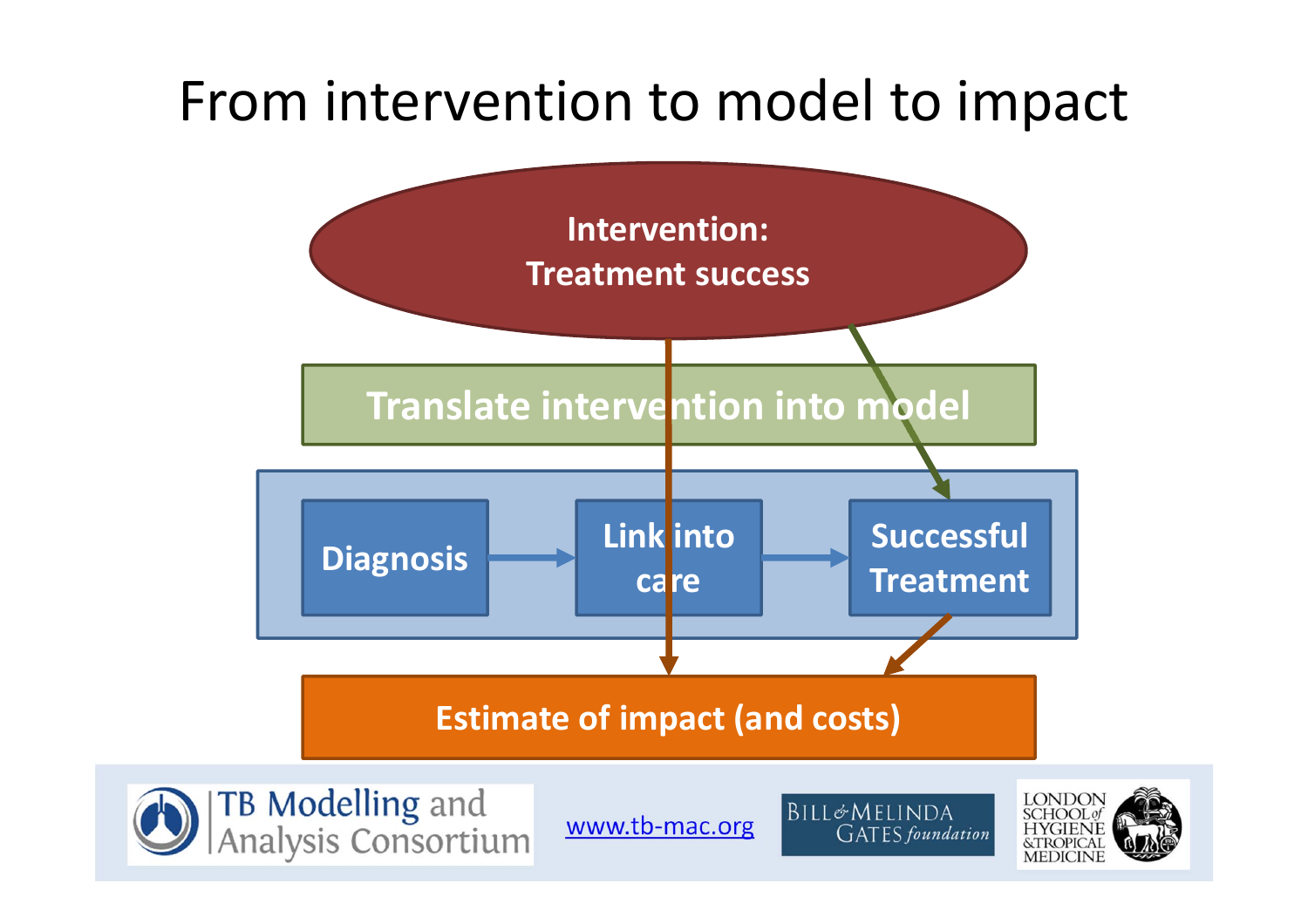#### From intervention to model to impact





www.tb-mac.org

BILL&MELINDA **GATES** foundation

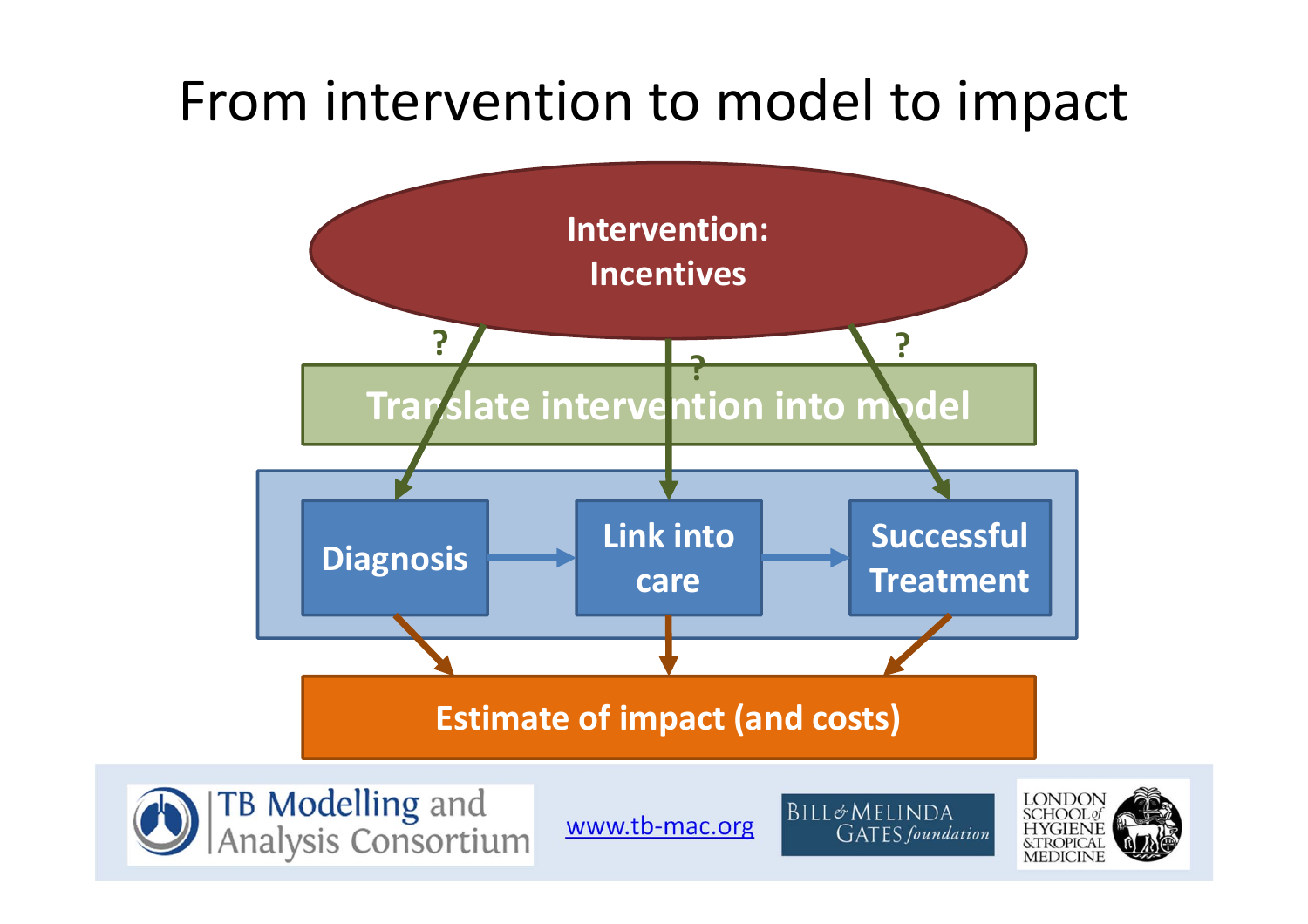## Structure of intervention models

- Broadly 2 approaches:
	- $-$  Single intervention specific model
		- Extra structure to capture the specific intervention context
	- Multiple interventions general model
		- Relatively simple model of natural history
	- Note: most models in grey area in between
- In common: model must have <sup>a</sup> 'hooks' that can capture the impact of the intervention





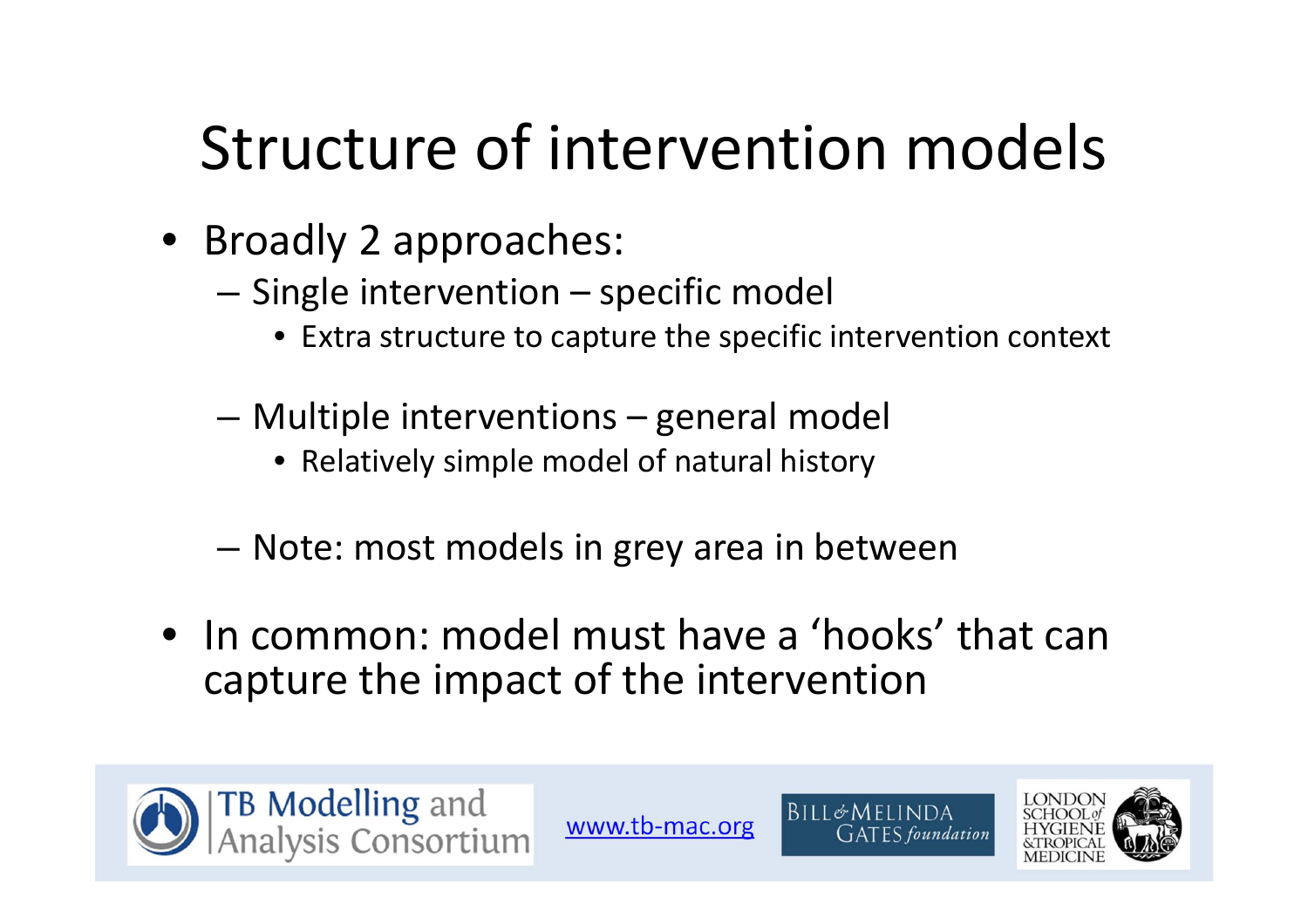## Example 1 – Waaler (1962)

- –First model of interventions (case finding or BCG) in South India
- Very simple model
- 1. BCG intervention <sup>=</sup> 70% coverage, 70% protection
- $\rightarrow$  Hook: reduced parameter progression from infection to disease by 50%  $(0.7*0.7=0.49)$
- 2. Case finding: Two‐thirds of cases detected and successfully treated
- $\rightarrow$  Hook: assume out 2/3 of all cases at start are immediately cured

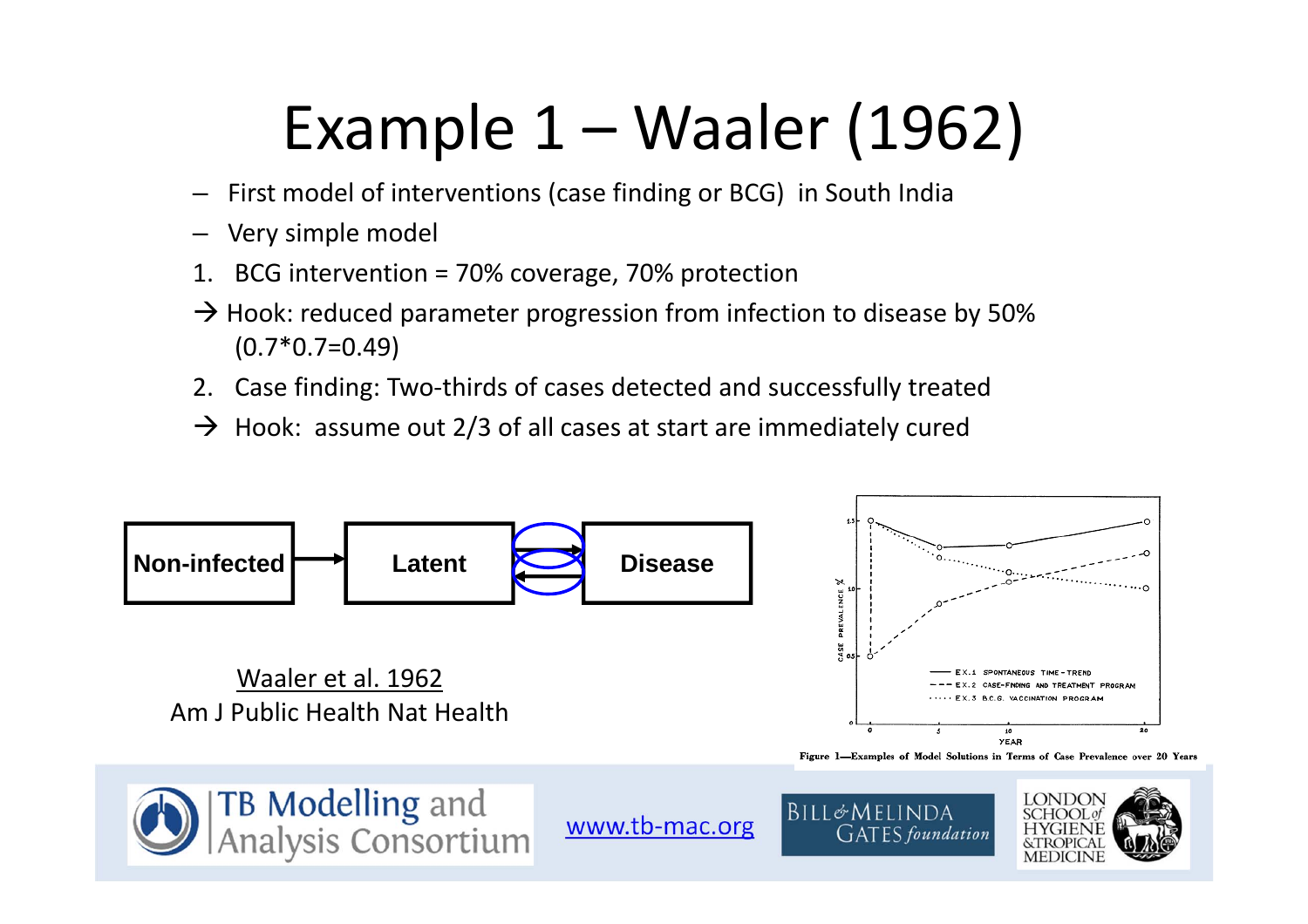### Example 2 – Dye 1998

Prospects for worldwide tuberculosis control under the WHO **DOTS strategy** 

births immunized, M Expanded model Compartment for •susceptible, S individuals receiving primary TB primary TB ineffective ('bad') latent TB treatmentinfected: latent, L  $exogenous+$  $exogenous+$ Single intervention endogenous endogenous good treatment Expansion of DOTS Image •smear TB deaths infectious non-infectious TB deaths conversion TB,  $T_n$  $TB, T_i$ Hook: increase proportion bad bad relapse natural cure relapse receiving 'good treatment treatment treatment'treatment natural natural treatment failure,  $F_i$  $\mathbf{Q}$ ure,  $N_i$ cure,  $N_i$ failure,  $F_n$ **TB Modelling and<br>Analysis Consortium** LONDON<br>SCHOOLof BILL&MELINDA www.tb-mac.org **HYGIENE**<br>&TROPICAL **GATES** foundation **MEDICINE**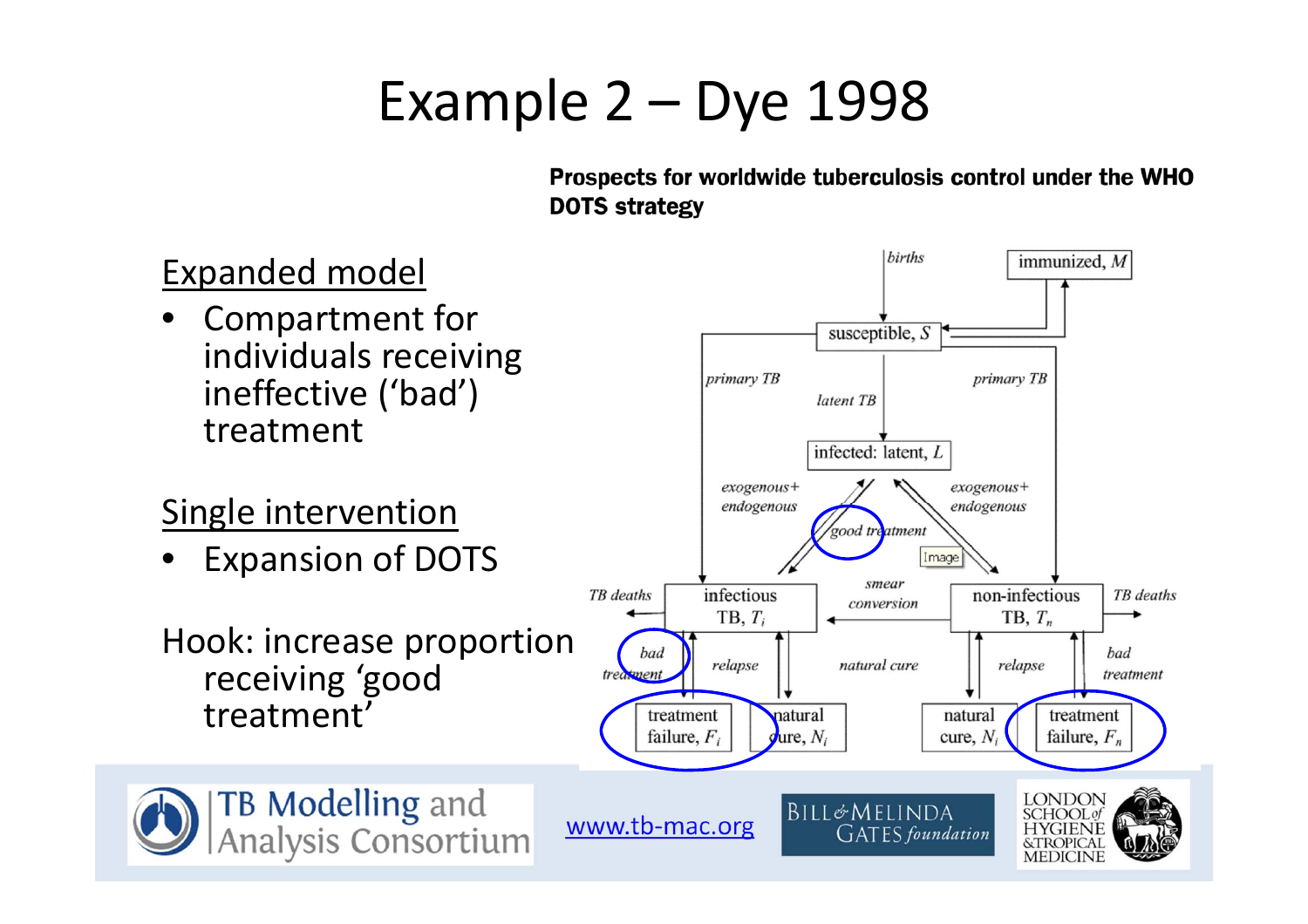## Intervention 'Hook'







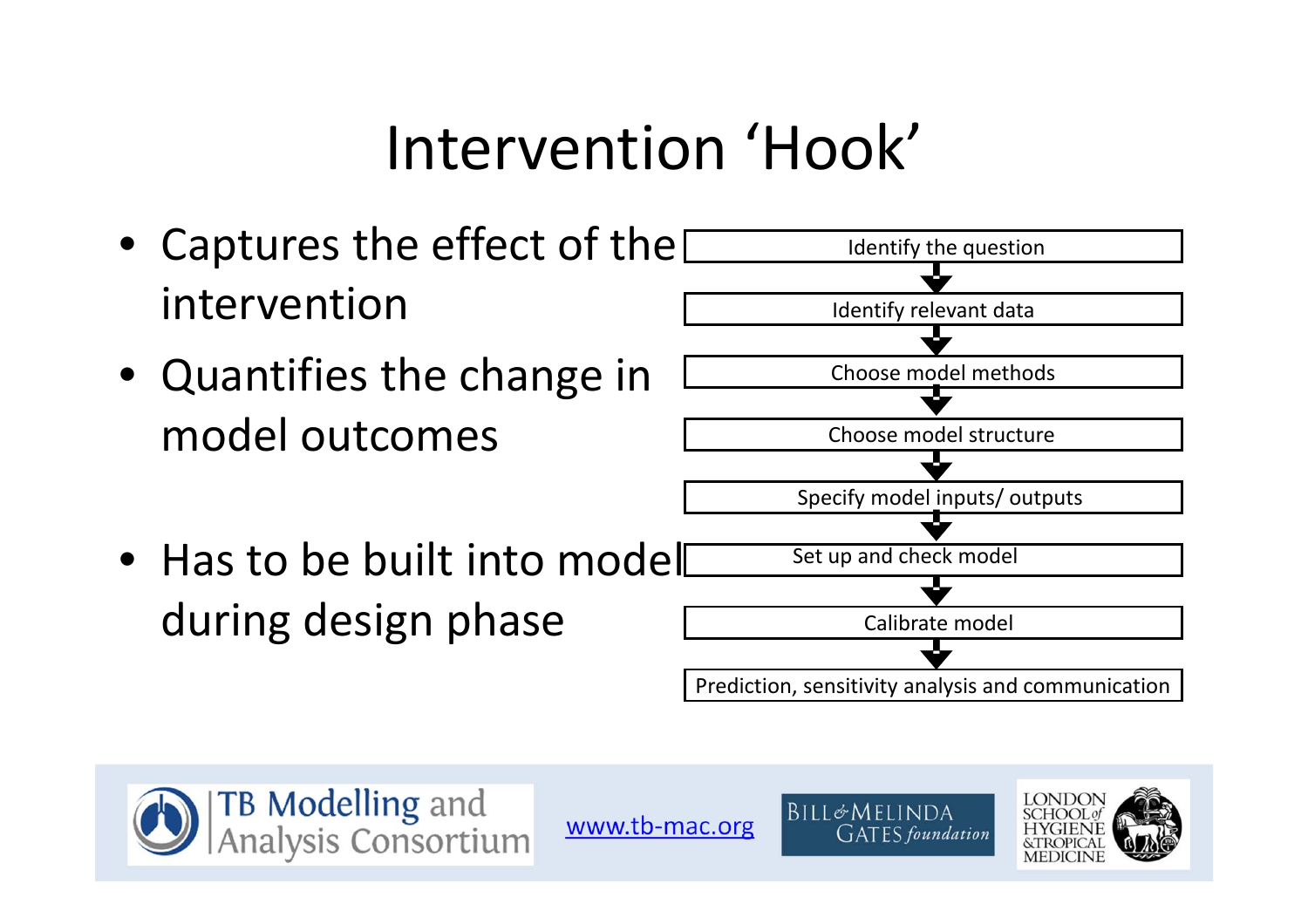### Some considerations on model design

- •• Add structure
	- Additional compartments or strata (e.g. HIV or MDR)?
	- Subdivide parameters?
- • Advantage of adding compartments
	- Counts individuals in each state
		- Output, or comparison against empirical data
	- Can assign different characteristics to each compartment (e.g. different relative infectiousness, time spent in that compartment)
- •• How many/what compartments to add?
	- Follows the same principle: as simple as possible, but still useful
	- Depends on available data
- $\bullet$ **•** How are these decisions taken?
	- Subjective approach: choose compartments based on your best understanding
	- More objective approach: try out various options, remove or add compartments based on impact on results







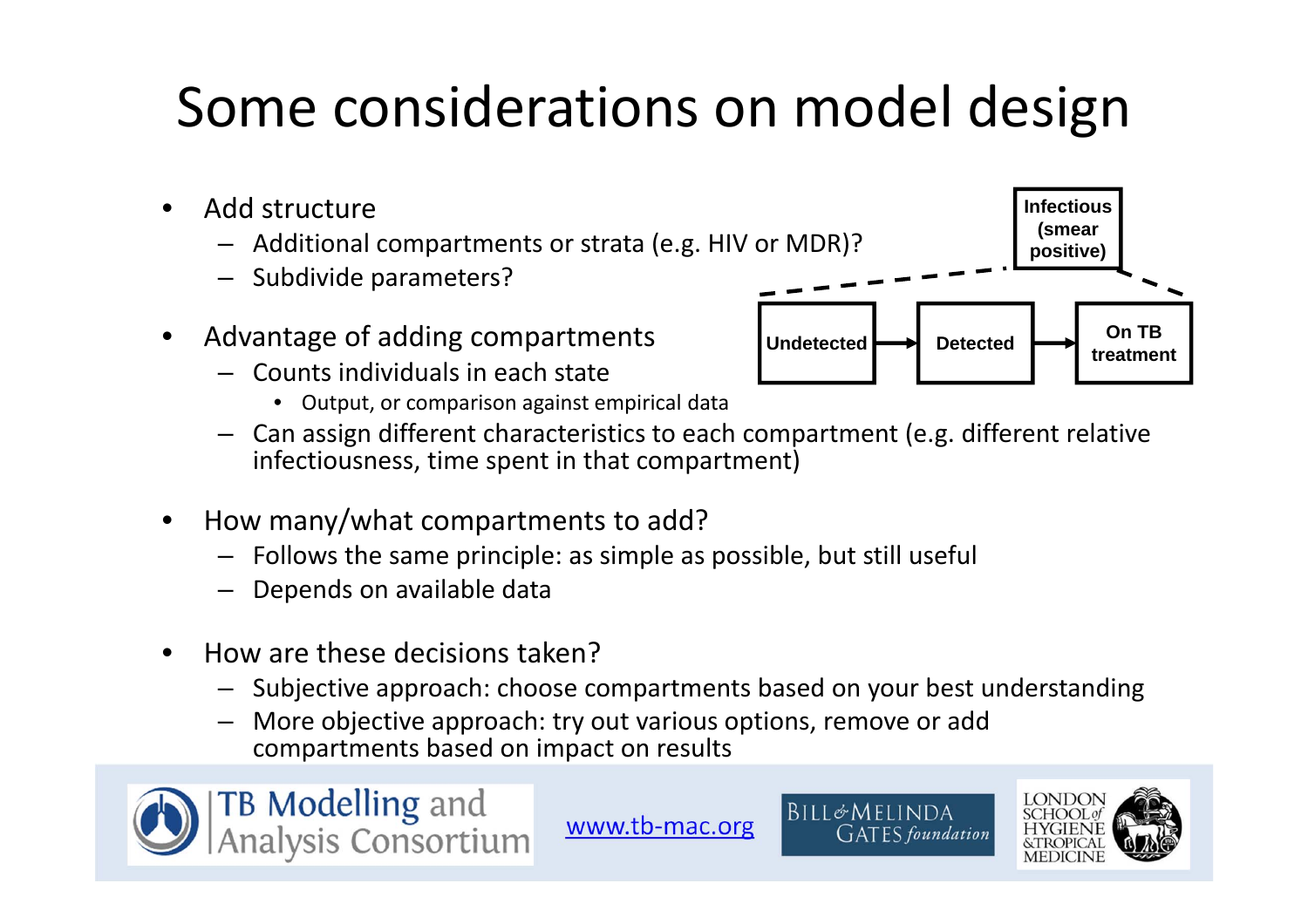### 3. Practical example of model intervention

#### Impact of introducing <sup>a</sup> new diagnostic tool





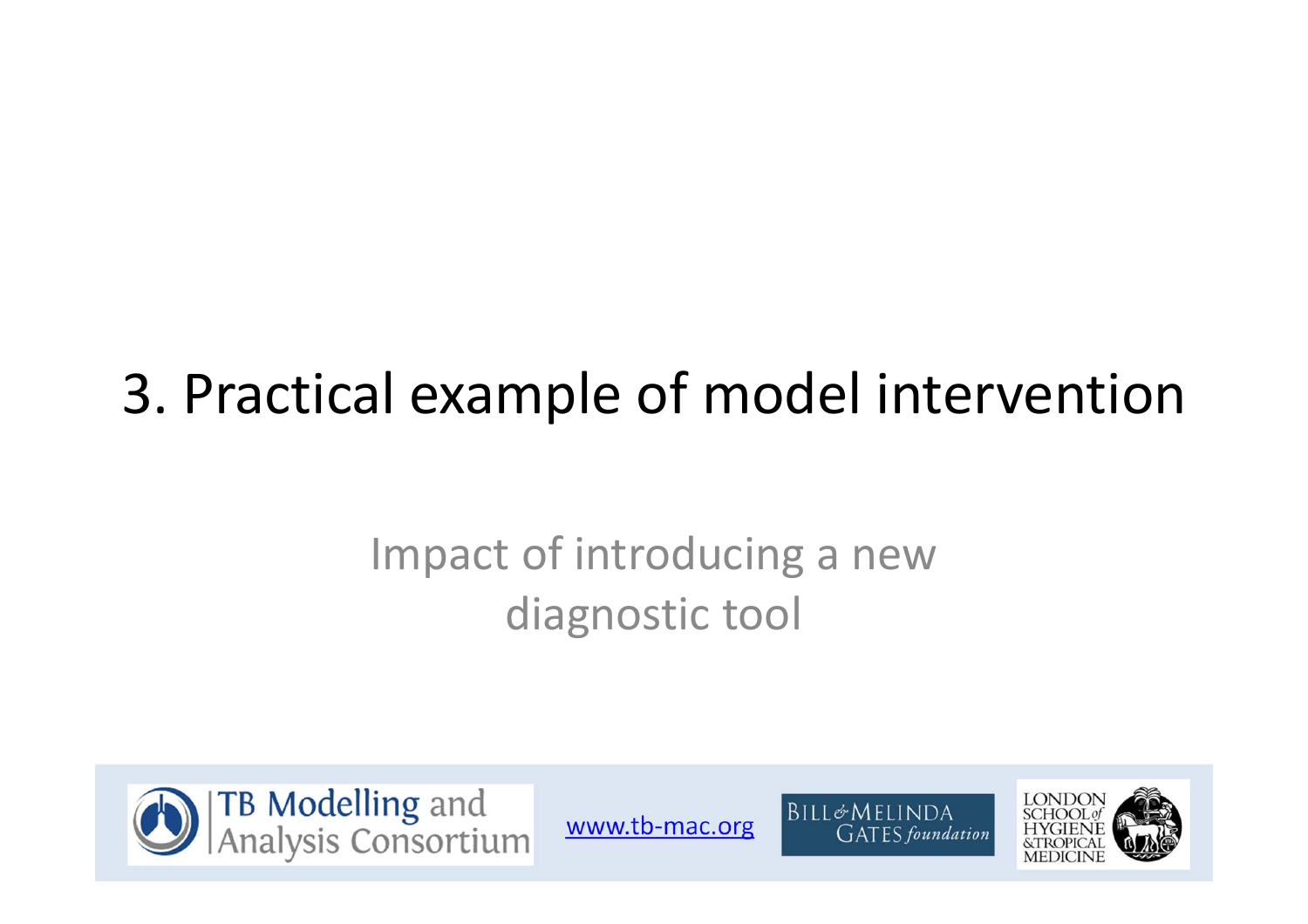## Example (Practical 2)

- Question: what is the impact of introducing <sup>a</sup> new diagnostic tool for smear‐negative TB cases on TB incidence and mortality?
- ‐‐> What is our intervention hook?





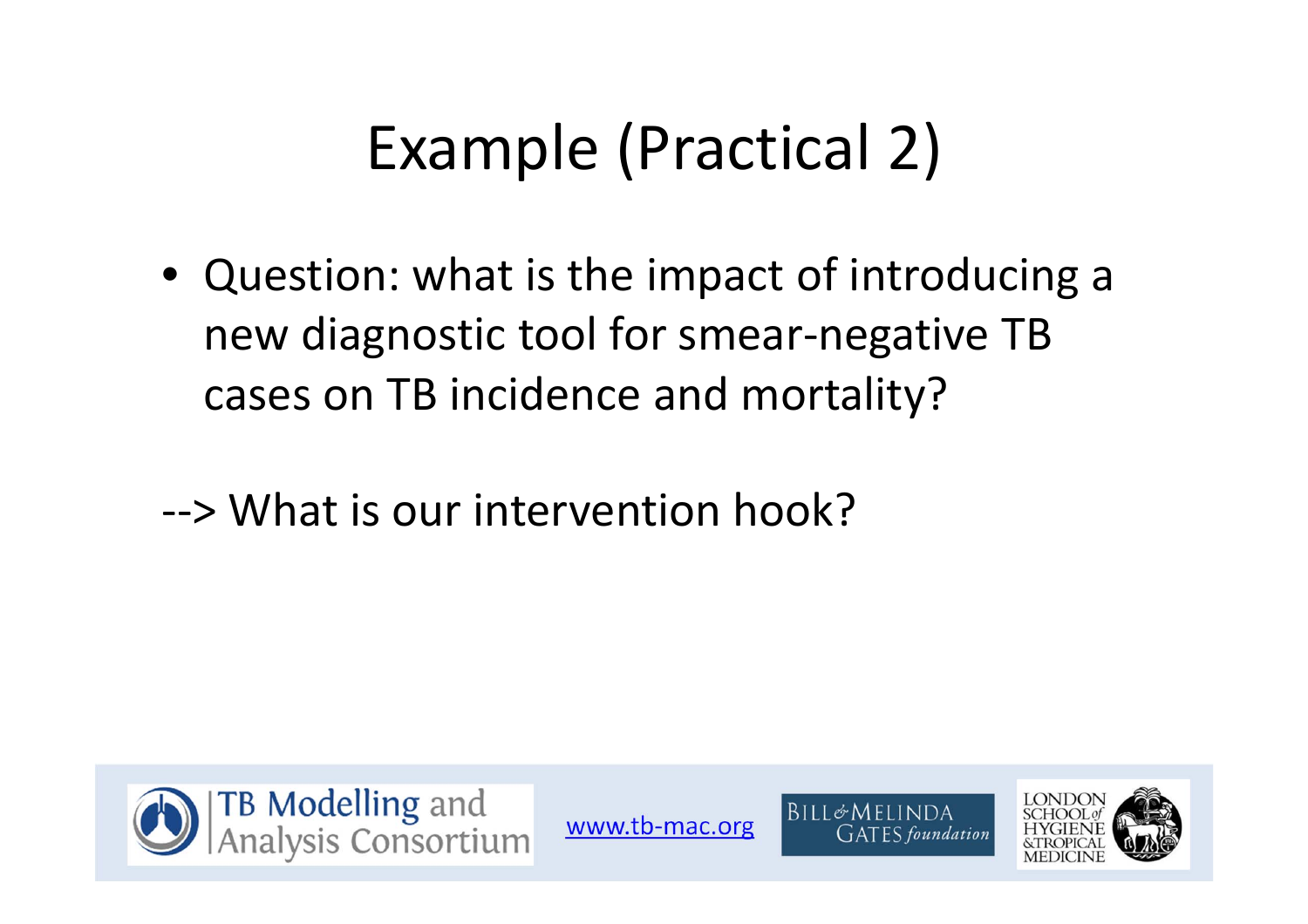#### Current model structure

- Diagnosis and treatment 1 arrow
- Several parameters (prac 1)







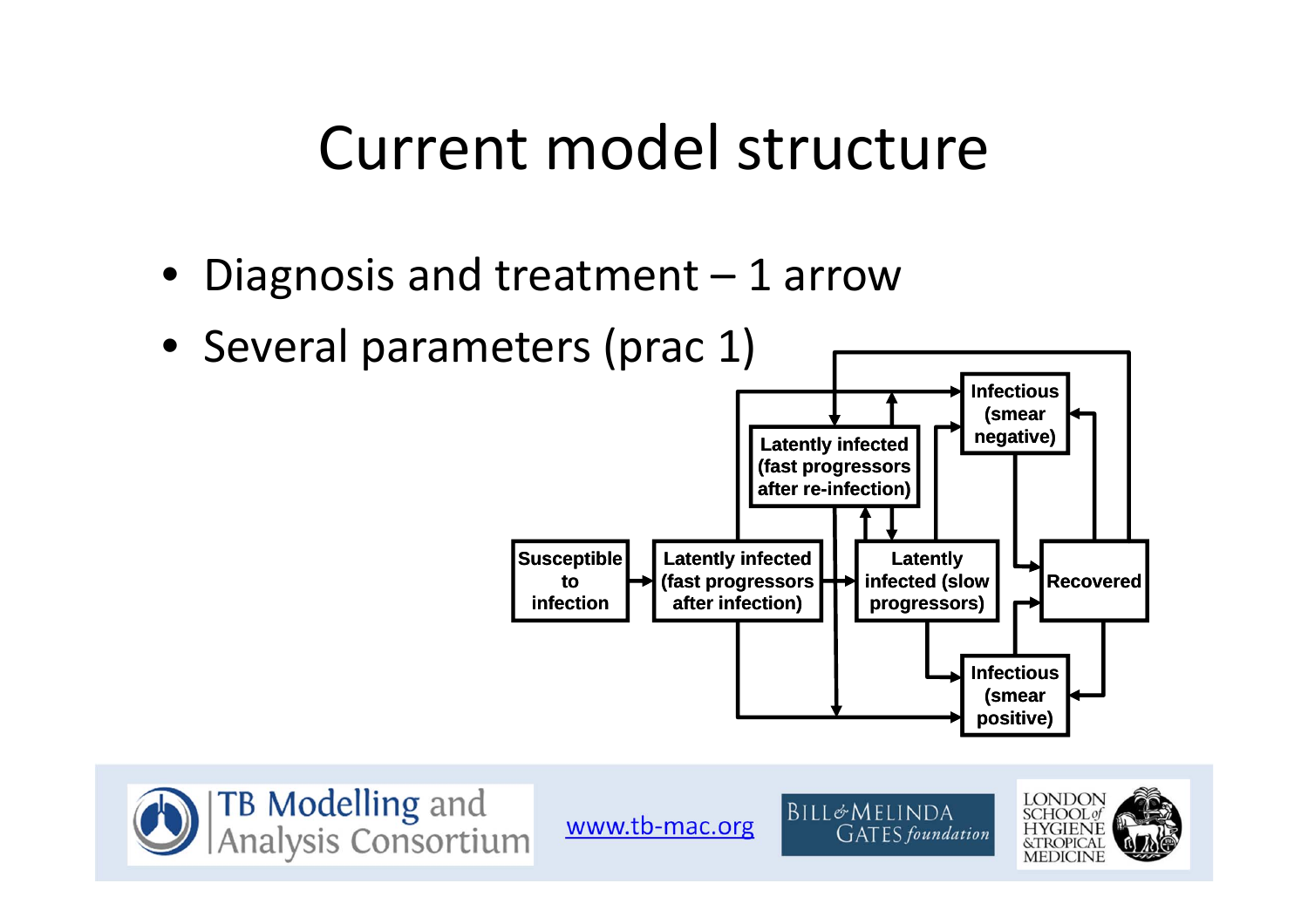#### Diagnostic Pathway – pre-intervention

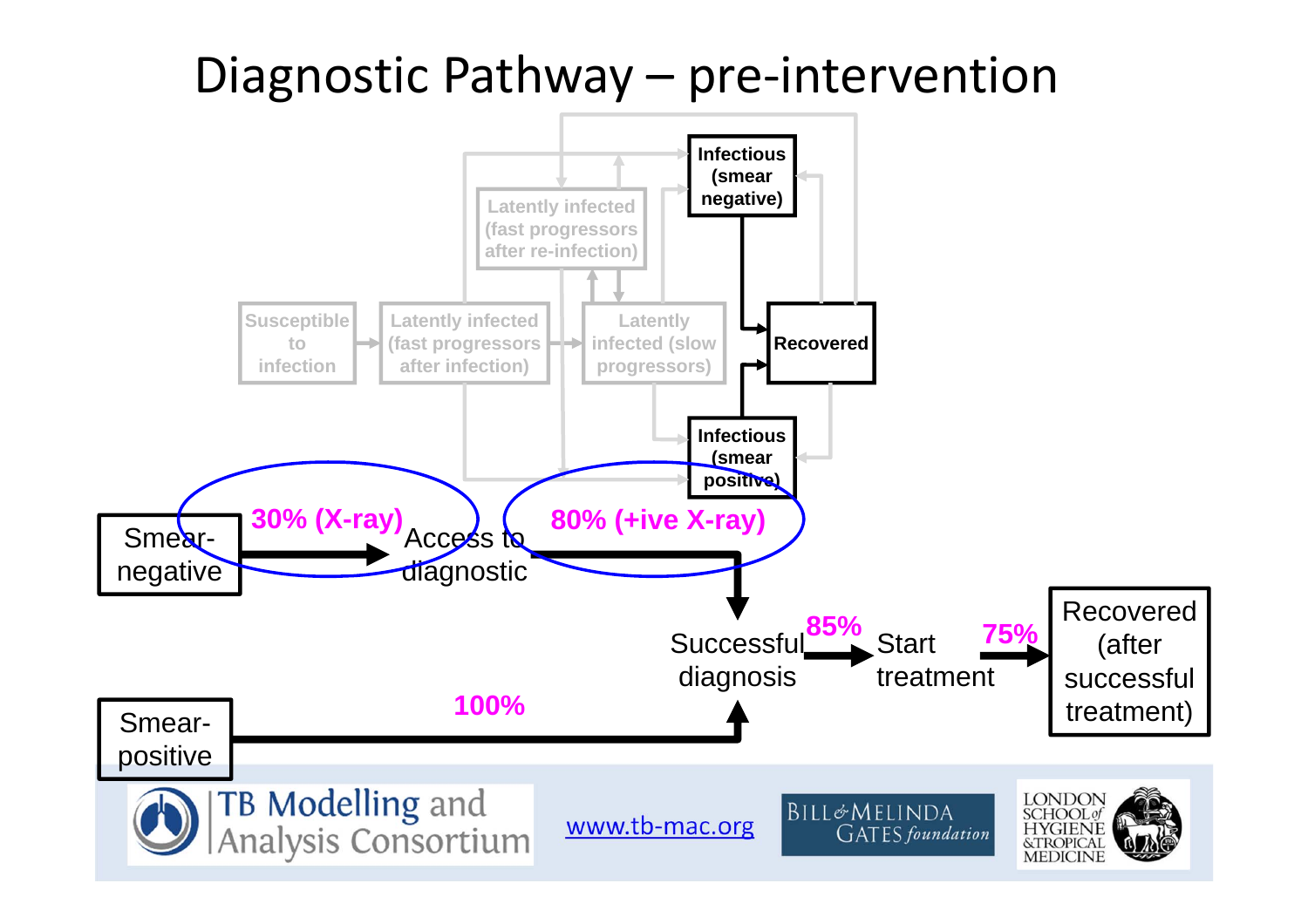#### Diagnostic Pathway – post-intervention

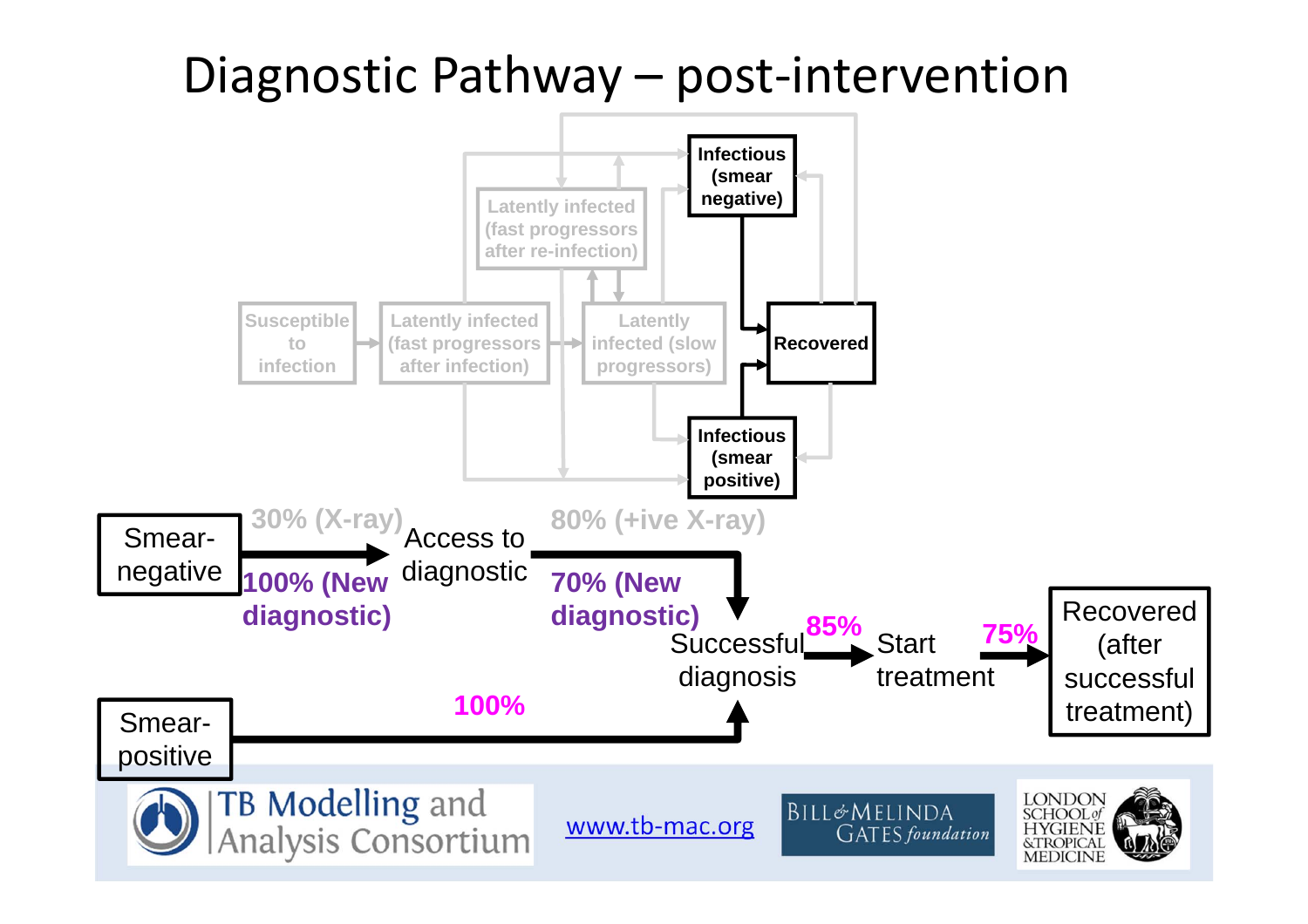## Should we add more complexity?

What real life processes are not included in our model? Are they important for this question?

What is the potential impact of excluding this complexity? Is effect of new diagnostic tool is under or overestimated? Why?





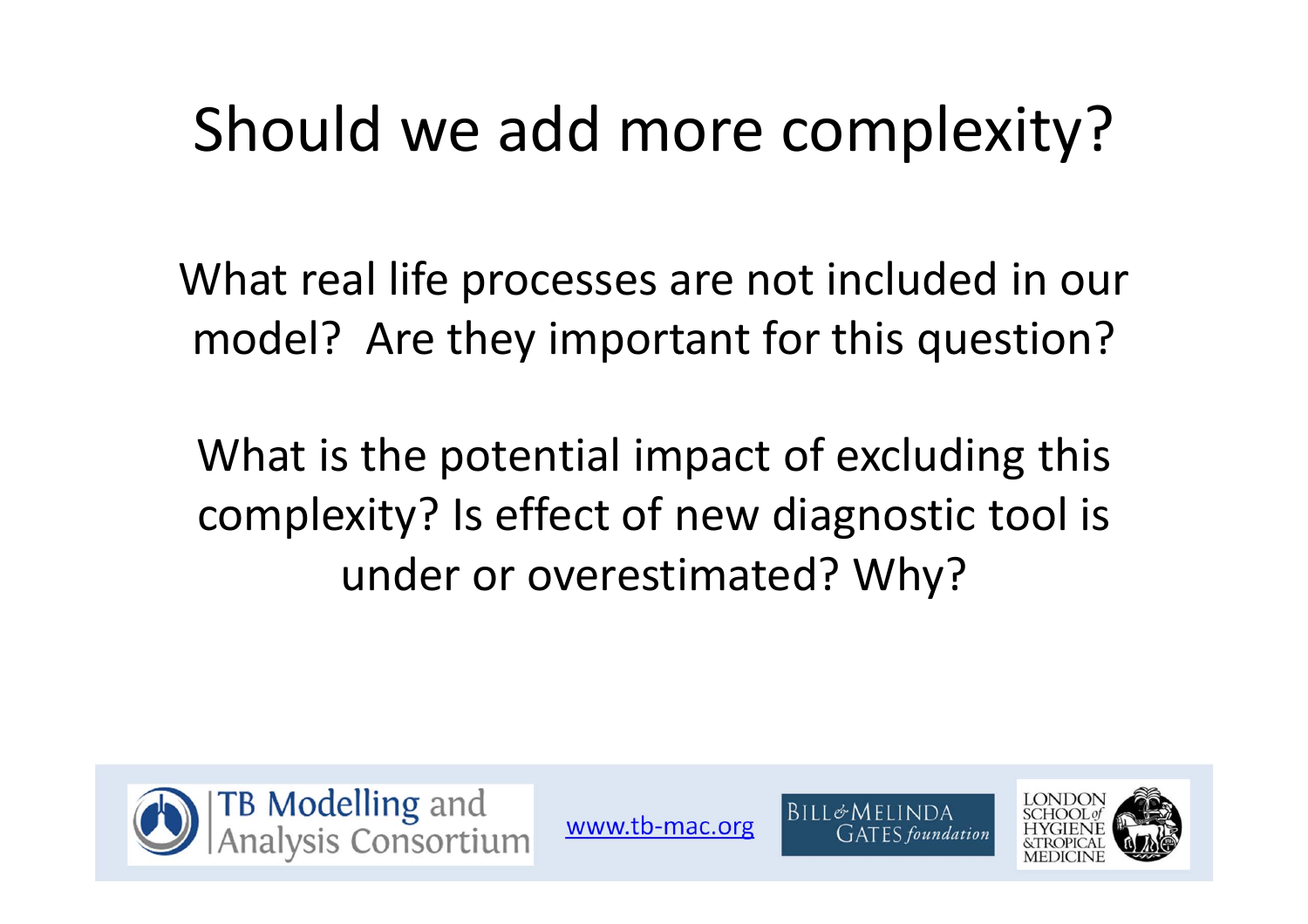# Example of adding compartments

- $\bullet$  As seen during paper discussion
	- Lin et al added various compartments to capture diagnostic pathway in more detail
- • Advantage:
	- Understand impact of new tool in health system context
	- Paper aim was to evaluate impact of health system context on impact of new TB diagnostic tool

Note: Different from research question in practical 2

- $\bullet$  Disadvantage:
	- More structure <sup>=</sup> more parameters, probably more uncertainty!
	- More complex structure can made it harder to understand model behaviour





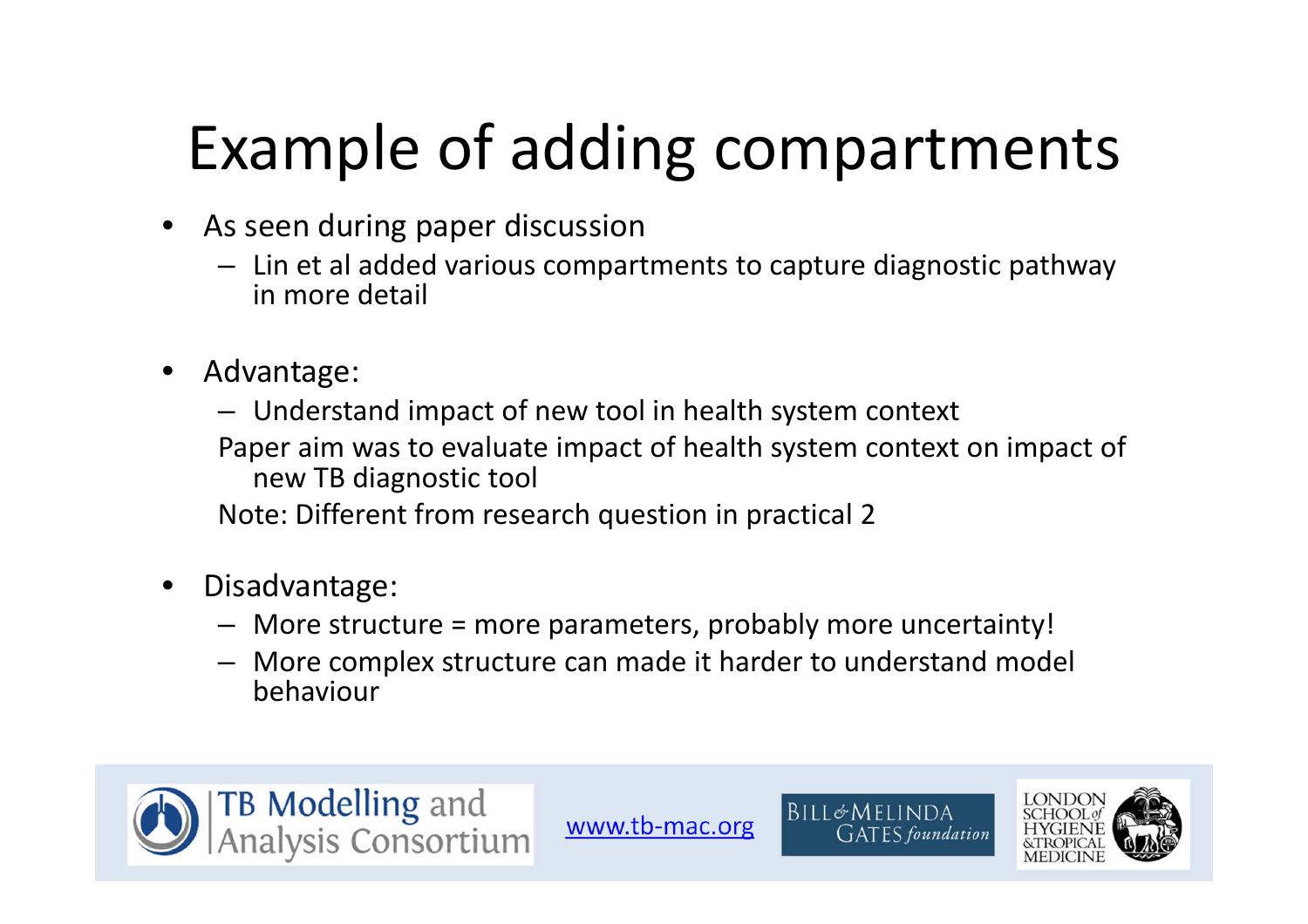### Summary

- 1. Why do we model interventions?
	- Look beyond status quo, project into future
	- –Model can explore variety of scenarios and settings at low costs
	- –Important part of policy decision making process
	- – But requires careful considerations on design, data and presentation of results
- 2. How do you model an intervention?
	- Introduce 'hooks' that capture impact of intervention
	- –Need to consider whether to introduce more model structure
- 3. Introduce intervention in our model
	- Evaluated two approaches change parameter (practical 2), or add structure (Lin et al.)